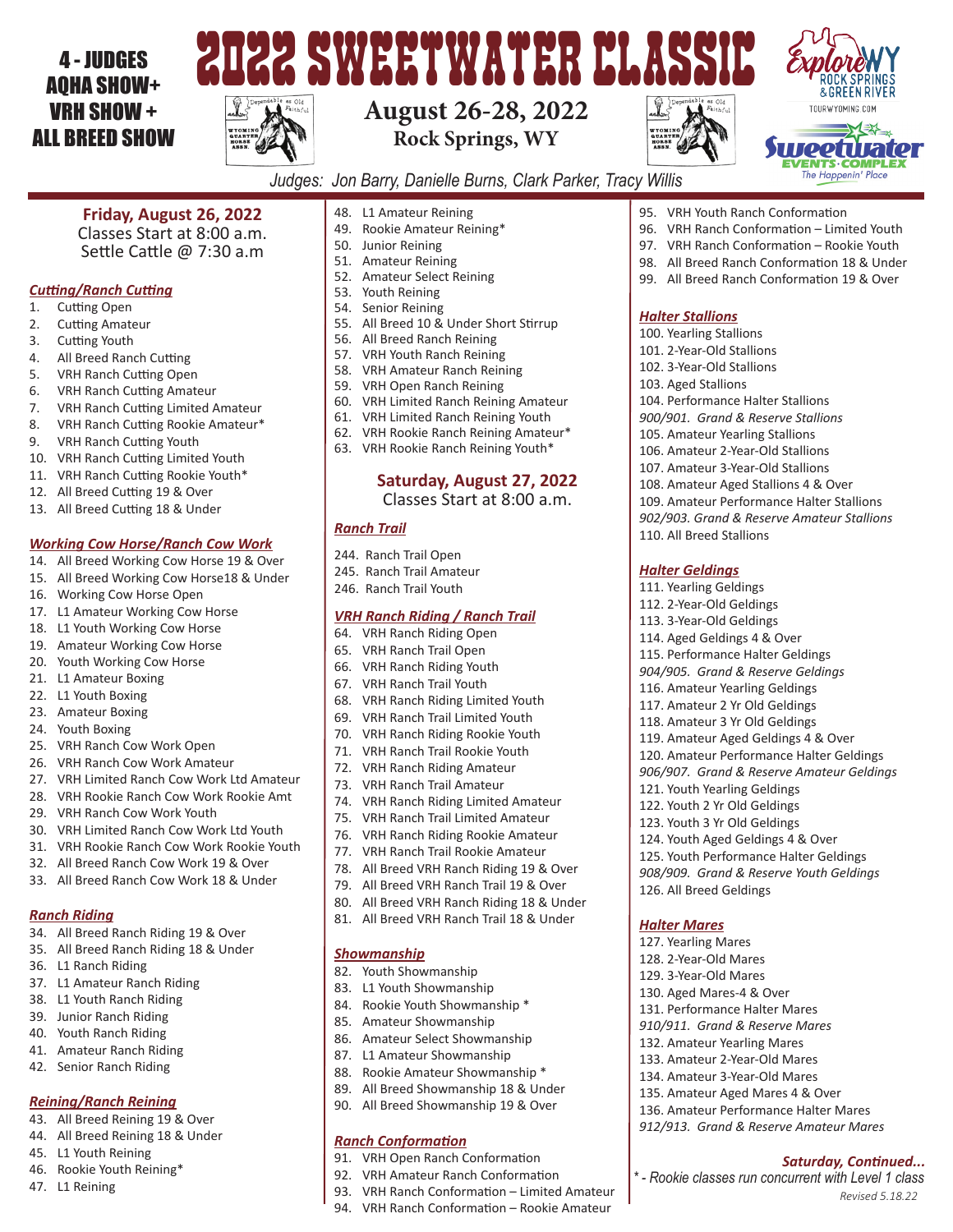## 4 - JUDGES AQHA SHOW+ VRH SHOW + ALL BREED SHOW



# **August 26-28, 2022 Rock Springs, WY**





*Judges: Jon Barry, Danielle Burns, Clark Parker, Tracy Willis*

#### *Saturday, Continued...*

137. Youth Yearling Mares 138. Youth 2-Year-Old Mares 139. Youth 3-Year-Old Mares 140. Youth Aged Mares 4 & Over 141. Youth Performance Halter Mares *914/915. Grand & Reserve Youth Mares* 142. All Breed Mares

#### *Pleasure Driving*

143. Open Pleasure Driving 144. Amateur Pleasure Driving

#### *Hunter Under Saddle*

- *145. Paid Hunter Under Saddle Warm Up* 146. L1 Hunter Under Saddle 147. All Breed Walk Trot HUS 11 & U 148. L1 Walk Trot Youth Hunter Under Saddle
- 149. L1 Walk Trot Amateur Hunter Under Saddle
- 150. All Breed Hunter Under Saddle 18 & Under
- 151. All Breed Hunter Under Saddle 19 & Over
- 152. L1 Youth Hunter Under Saddle
- 153. Rookie Youth Hunter Under Saddle \*
- 154. L1 Amateur Hunter Under Saddle
- 155. Rookie Amateur Hunter Under Saddle \*
- 156. Jr Hunter Under Saddle
- 157. Youth Hunter Under Saddle
- 158. Amateur Hunter Under Saddle
- 159. Amateur Select Hunter Under Saddle 160. Sr Hunter Under Saddle

### *Hunt Seat Equitation*

161. All Breed Walk Trot Equitation 11 & U 162. L1 Walk Trot Youth Equitation 163. L1 Walk Trot Amateur Equitation

- 164. All Breed Equitation 18 & Under **Sunday, August 28, 2022** Classes Start at 8:00 a.m.
- 165. All Breed Equitation 19 & Over 166. L1 Youth Equitation 167. Rookie Youth Equitation \* 168. L1 Amateur Equitation 169. Rookie Amateur Equitation \* 170. Youth Equitation
- 171. Amateur Equitation
- 172. Amateur Select Equitation

#### *Trail*

173. All Breed Walk Trot Trail 11 & Under 174. L1 Walk Trot Youth Trail 175. L1 Walk Trot Amateur Trail 176. All Breed Trail 18 & Under 177. All Breed Trail 19 & Over 178. L1 Trail 179. L1 Youth Trail 180. Rookie Youth Trail \* 181. L1 Amateur Trail 182. Rookie Amateur Trail \* 183. Junior Trail 184. Youth Trail 185. Amateur Trail 186. Amateur Select Trail 187. Senior Trail

#### *Western Riding*

- 188. All Breed Western Riding 18 & Under 189. All Breed Western Ridding 19 & Over 190. L1 Youth Western Riding 191. L1 Western Riding 192. L1 Amateur Western Riding 193. Youth Western Riding 194. Amateur Western Riding
- 195. Western Riding All Ages

#### *Western Pleasure*

#### *196. Paid Western Pleasure Warm Up*

- 197. All Breed Walk Trot Western Pleasure 11 & U 198. L1 Walk Trot Youth Western Pleasure 199. L1 Walk Trot Amateur Western Pleasure 200. All Breed Western Pleasure 18 & Under 201. All Breed Western Pleasure 19 & Over 202. L1 Western Pleasure
- *\* Rookie classes run concurrent with Level 1 class*
- 203. L1 Youth Western Pleasure 204. Rookie Youth Western Pleasure \* 205. Jr Western Pleasure 206. Youth Western Pleasure 207. L1 Amateur Western Pleasure 208. Rookie Amateur Western Pleasure \* 209. Amateur Western Pleasure 210. Amateur Select Western Pleasure
- 211. Senior Western Pleasure

#### *Horsemanship*

212. All Breed Walk Trot Horsemanship 11 & Und 213. L1 Walk Trot Youth Horsemanship 214. L1 Walk Trot Amateur Horsemanship 215. All Breed Horsemanship 18 & Under 216. All Breed Horsemanship 19 & Over 217. L1 Youth Horsemanship 218. Rookie Youth Horsemanship\* 219. L1 Amateur Horsemanship 220. Rookie Amateur Horsemanship\* 221. Youth Horsemanship 222. Amateur Horsemanship 223. Amateur Select Horsemanship

#### *Barrel Racing*

224. All Breed Barrels 18 & Under 225. All Breed Barrels 19 & Over 226. L1 Youth Barrels 227. L1 Amateur Barrels 228. Youth Barrels 229. Amateur Barrels 230. Open Barrels

#### *Pole Bending*

231. All Breed Poles 18 & Under 232. All Breed Poles 19 & Over 233. L1 Youth Poles 234. L1 Amateur Poles 235. Youth Poles 236. Amateur Poles 237. Open Poles

#### *Stake Race*

238. All Breed Stake Race 18 & Under 239. All Breed Stake Race 19 & Over 240. L1 Youth Stake Race 241. L1 Amateur Stake Race 242. Youth Stake Race 243. Amateur Stake Race